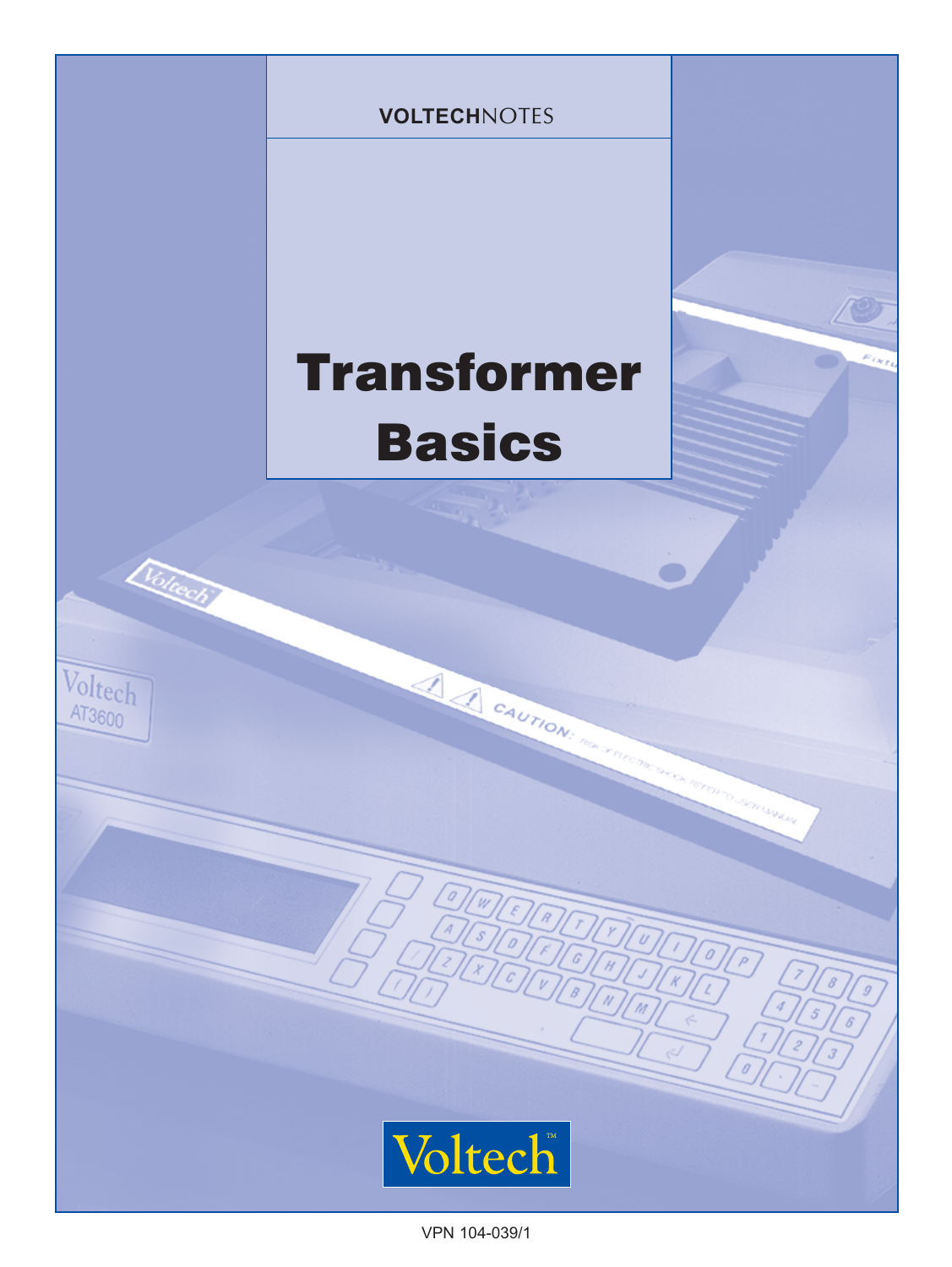# TRANSFORMER BASICS

#### Introduction

Transformer design and test are sometimes viewed as an art rather than a science. Transformers are imperfect devices, and there will be differences between a transformer's design values, its test measurements, and its performance in circuit. By going back to basics, this tech note will help design and test engineers understand how a transformer's electrical characteristics are the result of physical properties of the core and windings. A partner tech note, "Transformer Testing Basics", describes how these characteristics are measured in order to confirm that a transformer has been correctly manufactured and how to avoid some of the common pitfalls in making those measurements.



#### Basic transformer theory

#### *Figure 1*

Figure 1 represents the essential elements for a transformer: a magnetic core with a primary and secondary coil wound on the limbs of the magnetic core.

An alternating voltage  $(V_p)$  applied to the PRIMARY creates an alternating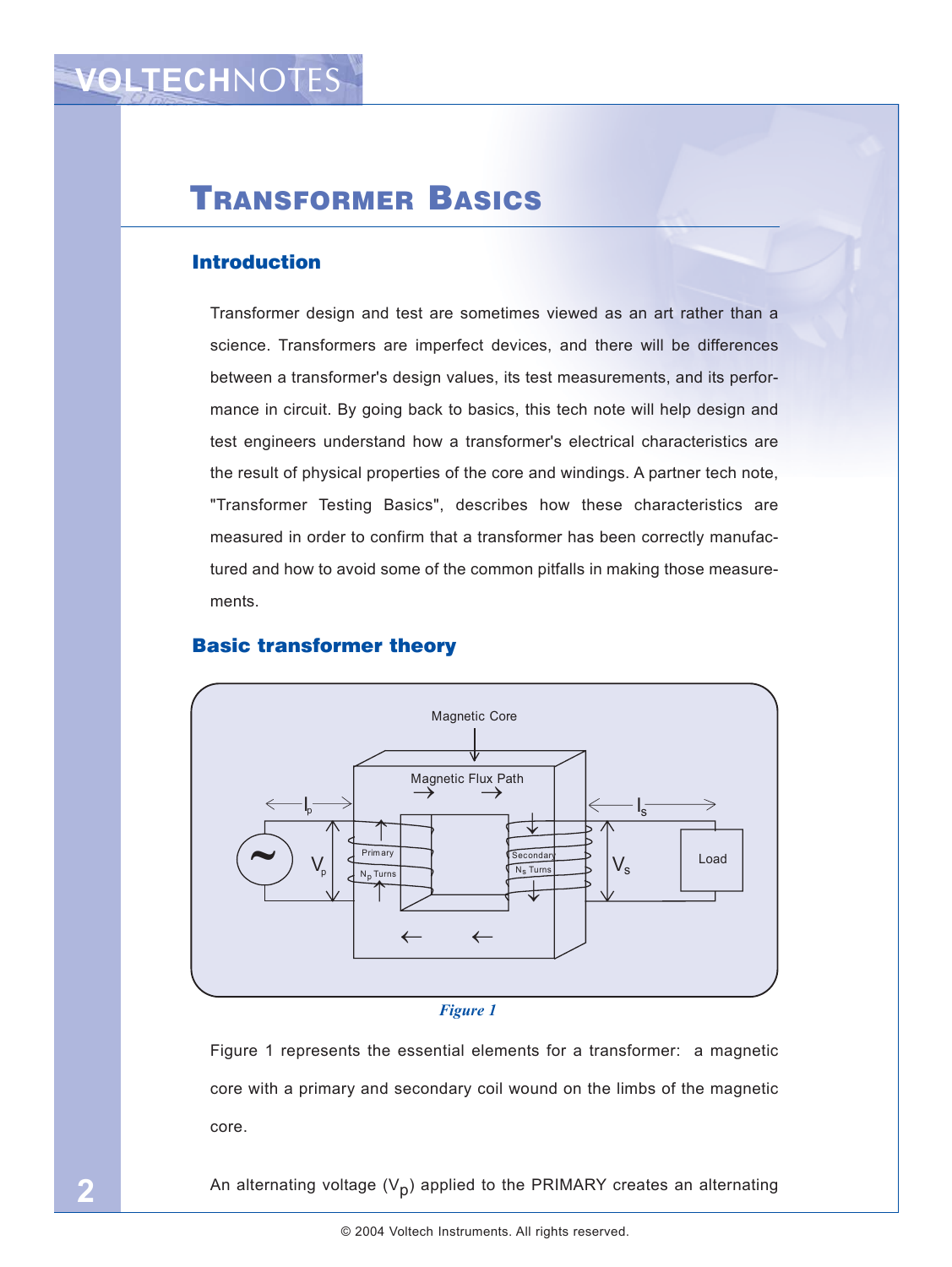current  $(I_p)$  through the primary. This current produces an alternating magnetic flux in the magnetic core. This alternating magnetic flux induces a voltage in each turn of the primary and in each turn of the secondary.

As the flux is a constant, i.e. the same in both primary and secondary:

 $V_p$  = constant × N<sub>p</sub>  $V_s = constant \times N_s$ 

$$
\therefore \frac{V_s}{V_p} = \frac{N_s}{N_p}
$$

This equation shows that a transformer can be used to step up or step down an ac voltage by controlling the ratio of primary to secondary turns. (Voltage transformer action).

It can also be shown that:

Primary VoltAmperes = Secondary VoltAmperes

 $V I - V I$ 

$$
V_{p}I_{p} - V_{s}I_{s}
$$
\n
$$
\therefore I_{s} = \frac{V_{p}}{V_{s}}I_{p}
$$
\n
$$
As \frac{Vp}{Vs} = \frac{Np}{Ns}, \text{ we can write :}
$$
\n
$$
I_{s} = \frac{N_{p}}{N_{s}}I_{p}
$$
\n
$$
\therefore \frac{Is}{Ip} = \frac{Np}{Ns}
$$

This equation shows that a transformer can be used to step up or step down an ac current by controlling the ratio of primary to secondary turns. (Current transformer action)

It will be noted that there is no electrical connection between the primary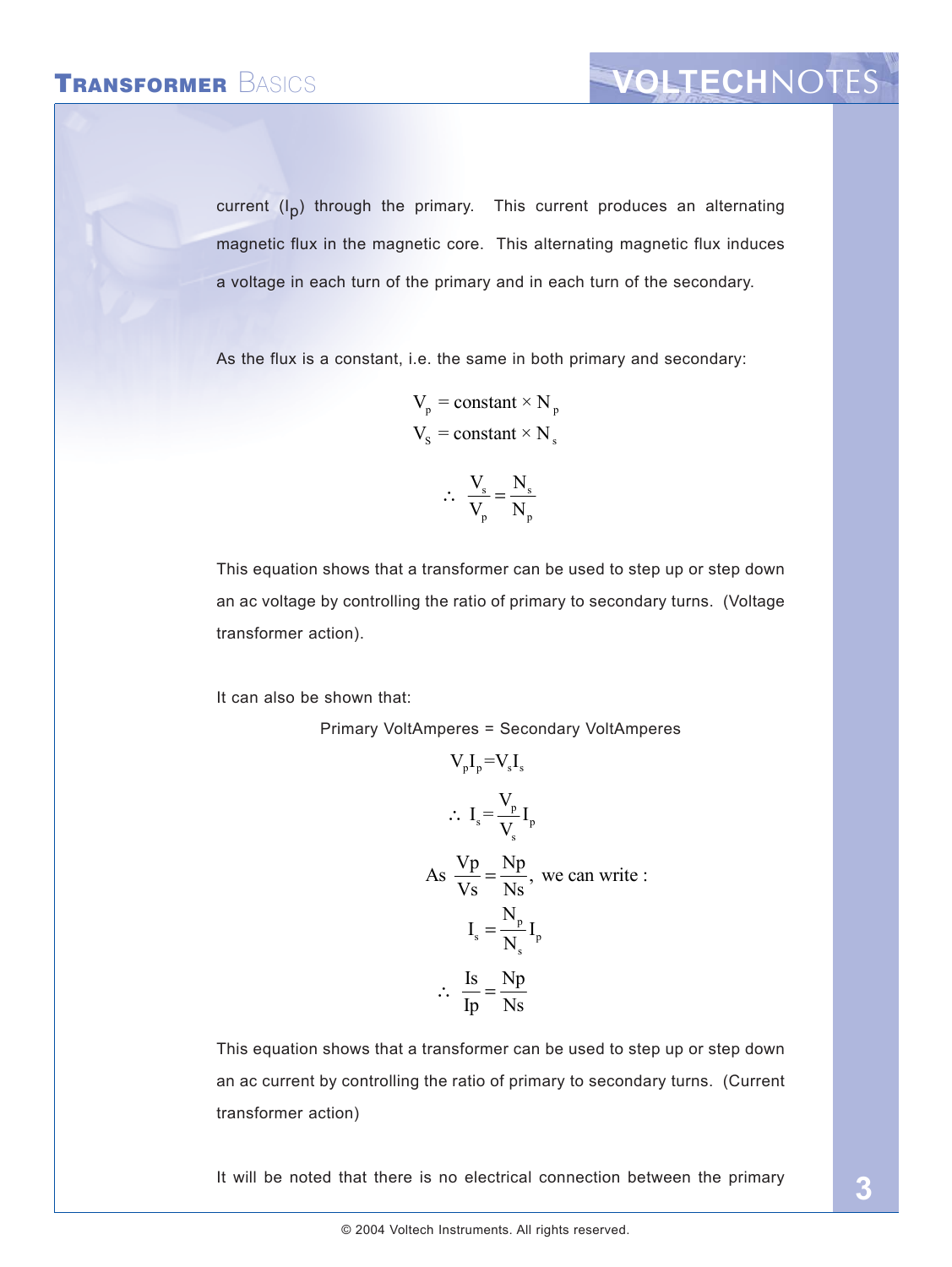# **VOLTECHNO**

and secondary windings. A transformer, therefore, provides a means of isolating one electrical circuit from another.

These features - voltage/current transformation and isolation - cannot be obtained efficiently by any other means, with the result that transformers are used in almost every piece of electrical and electronic equipment in the world.

#### B-H curves

When the primary of a transformer is energized with the secondary unloaded, a small current flows in the primary. This current creates a 'magnetizing force' that produces the magnetic flux in the transformer core.

The magnetizing force (H) is equal to the product of magnetizing current and the number of turns, and is expressed as Ampere - Turns.

For any given magnetic material, the relationship between magnetizing force and the magnetic flux produced can be plotted. This is known as the B-H curve of the material.

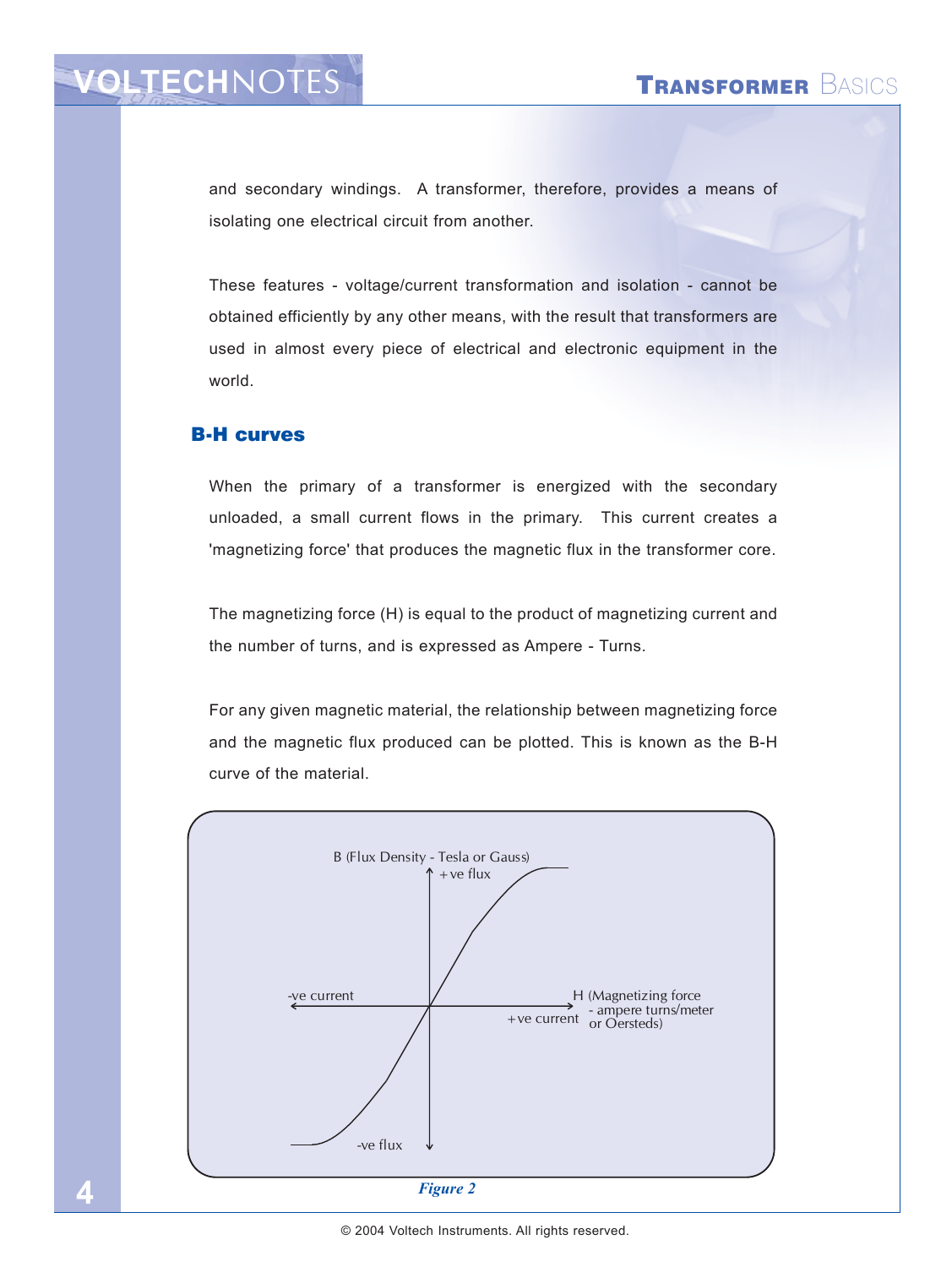### TRANSFORMER BASICS

From the B-H curve it can be seen that, as the magnetizing force is increased from zero, the flux increases up to a certain maximum value of flux. Above this level, further increases in magnetizing force result in no significant increase in flux. The magnetic material is said to be 'saturated'.

A transformer is normally designed to ensure that the magnetic flux density is below the level that would cause saturation. The flux density can be determined using the following equation:

$$
E = 4.44 N B A f
$$

$$
\therefore B = \frac{E}{4.44 N A f}
$$

Where:

- E represents the rms value of the applied voltage.
- N represents the number of turns of the winding.
- B represents the maximum value of the magnetic flux density in the core (Tesla).
- A represents the cross-sectional area of the magnetic material in the core (sq. meters).
- f represents the frequency of the applied volts.

**Note** 

| 1 Tesla                 | $=$ | weber/meter <sup>2</sup> |
|-------------------------|-----|--------------------------|
| 1 weber/ $m2$           | $=$ | 104 gauss                |
| 1 Ampere-turn per meter | =   | 4p x 10-3 Oersteds       |

In practice, all magnetic materials, once magnetized, retain some of their magnetization even when the magnetizing force is reduced to zero. This effect is known as 'remanence' and results in the B-H curve for the material exhibiting a response to a decreasing magnetizing force that is different to the response to an increasing magnetizing force. In practice, then, real magnetic materials have a B-H curve as follows: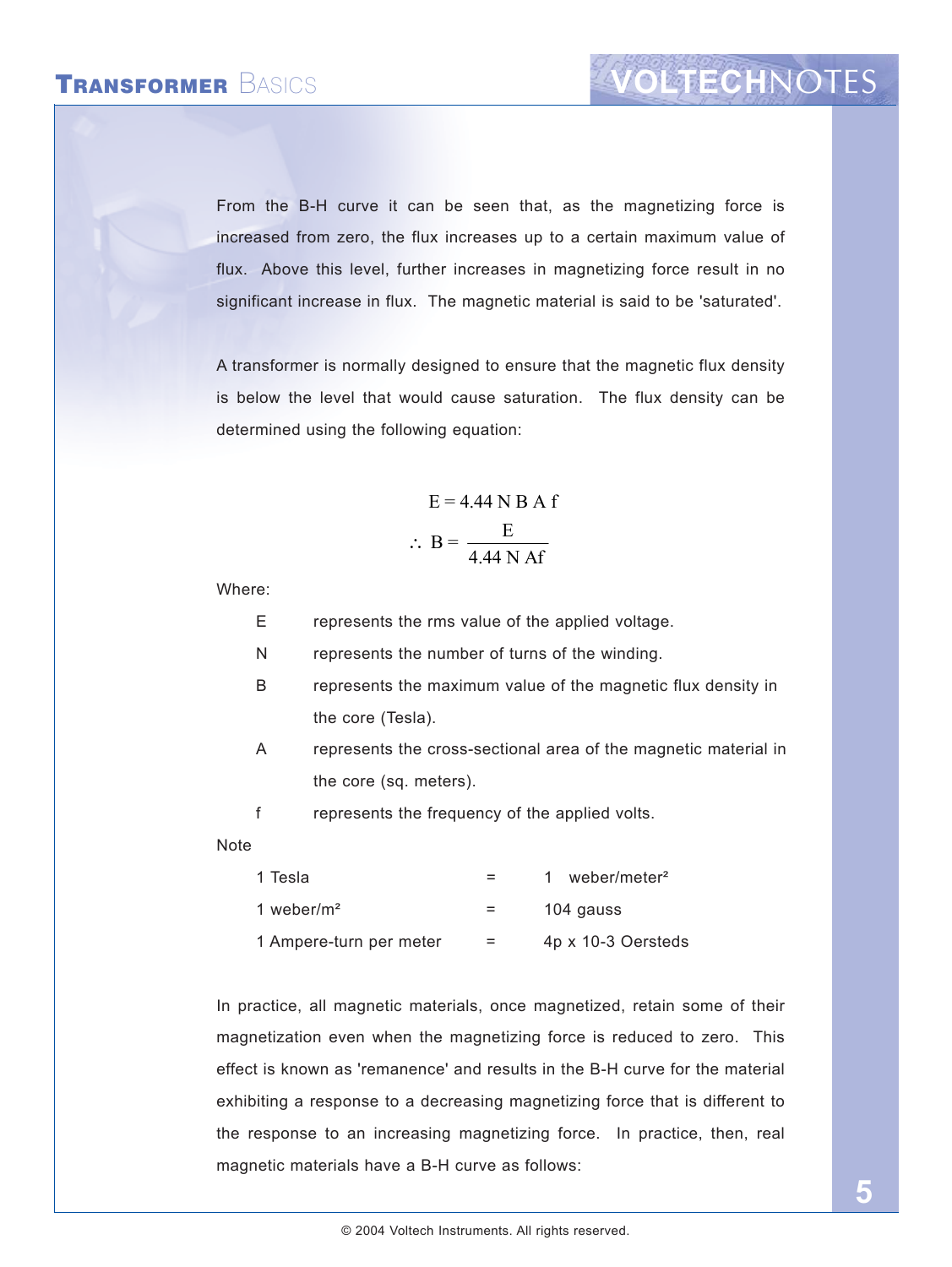# **VOLTECH**NOTES





The curve shown above is termed the 'hysteresis' loop of the material, and it represents the true B-H response of the material. (The B-H curve shown in figure 2 represented the average or mean of the true B-H loop response).

The slope of the B-H curve, the saturation level, and the size of the hysteresis loop are dependent on the type of material used, and on other factors. This is illustrated using the following examples:

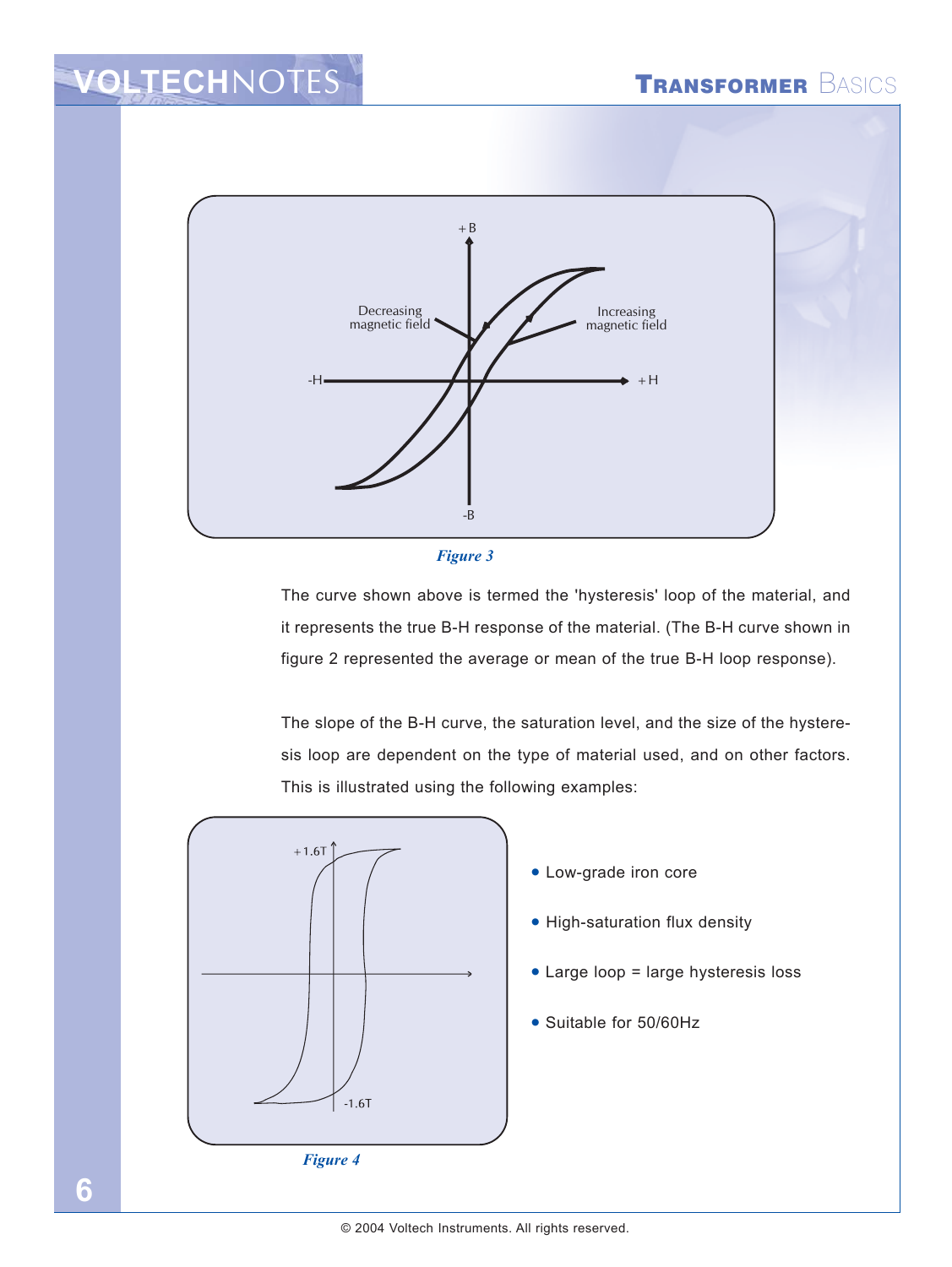

*Figure 5*

- High-grade iron core
- High-saturation flux density
- Medium loop = medium hysteresis loss
- Suitable for 400Hz transformers



*Figure 6*

- Ferrite core no air gap
- Medium-saturation flux density
- Small loop = small hysteresis loss
- Suitable for-high frequency transformers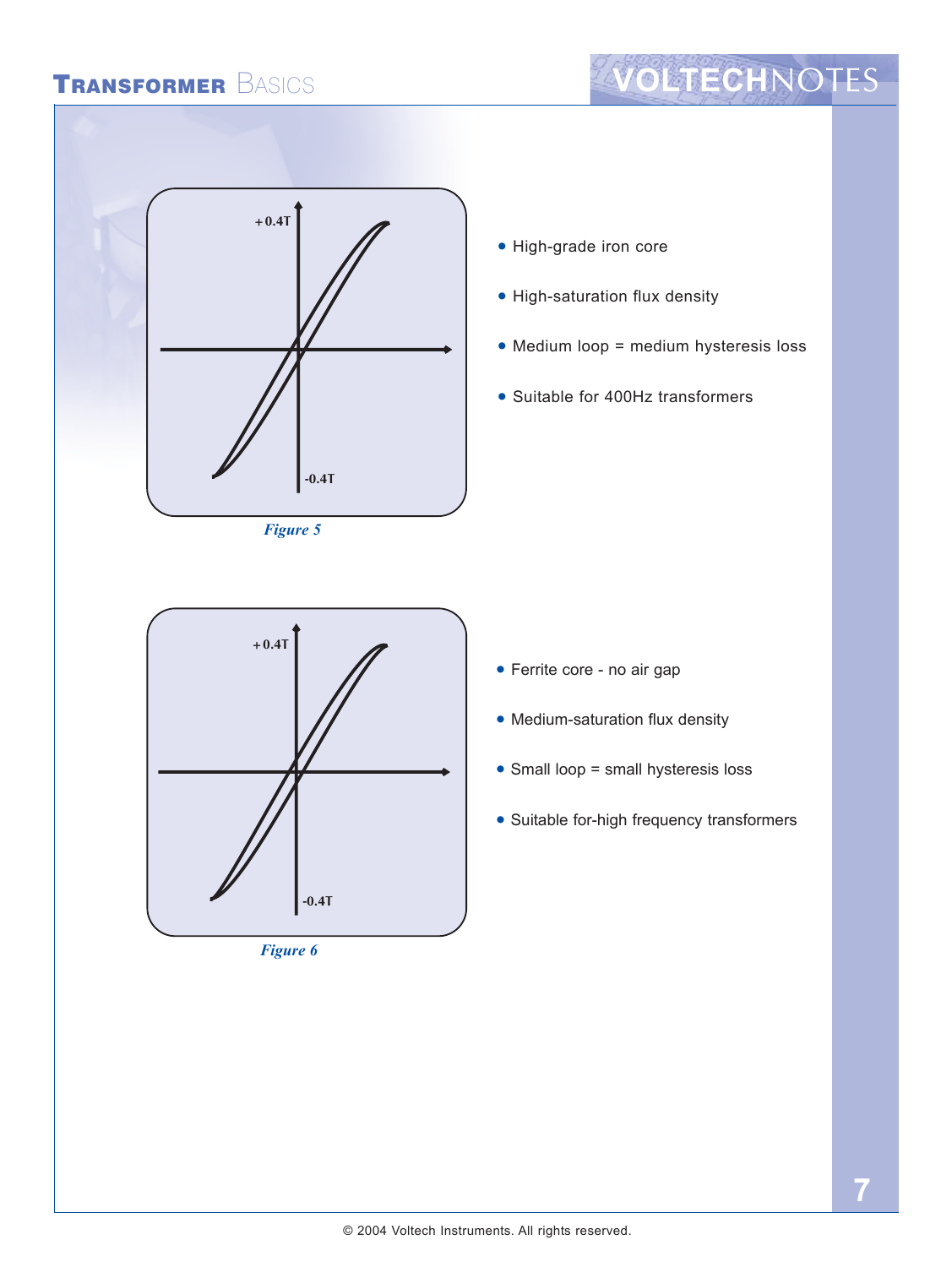### **TRANSFORMER BASICS**

## **VOLTECHNOTES**



• Ferrite core - large air gap

- Small loop = small hysteresis loss
- Suitable for high-frequency Inductors with large dc current

*Figure 7*

#### Hysteresis loss

Hysteresis loss is the result of cycling the magnetic material along its B-H curve (as shown in figure 3). It represents the energy taken as the applied voltage, aligns magnetic dipoles first in one direction, and then in the other. The loss increases with the area of the B-H curve enclosed. As the material is driven closer to saturation, both the area within the curve, and the corresponding energy loss each cycle, increase substantially.

#### Eddy current loss

Eddy current loss is caused by small currents circulating within the core material, stimulated by the alternating flux in the core. The  $1<sup>2</sup>R$  power loss associated with these currents produces heating of the core known as eddy current loss. In iron-cored transformers, insulated iron sheets known as laminations are used to minimize this effect by restricting the path for circulating currents. Ferrite cores restrict these paths even further.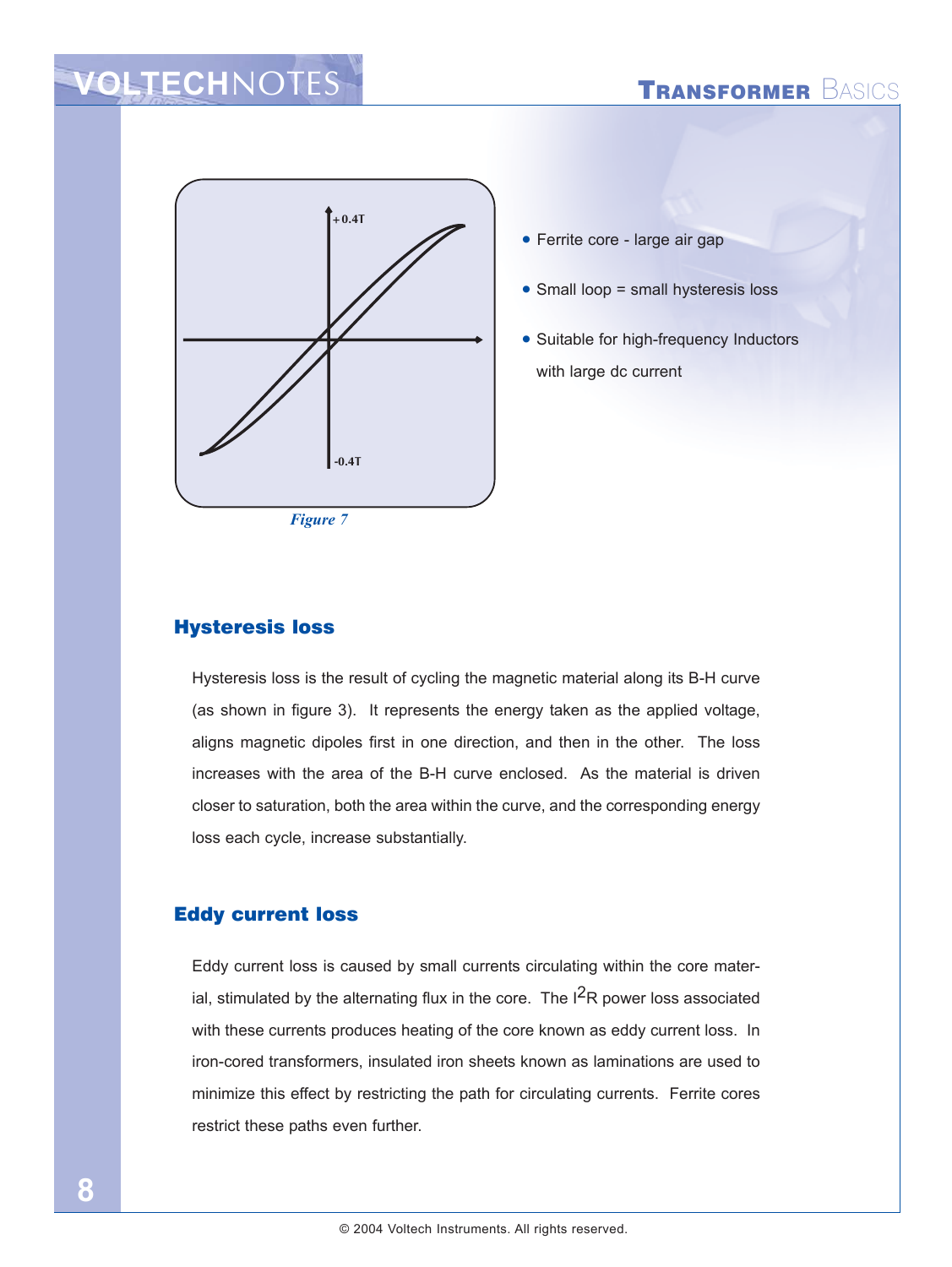



#### Transformer equivalent circuit

An ideal transformer with one primary winding and two secondary windings can be represented as shown in figure 9.





Such a transformer has the following characteristics:

- No losses
- Perfect coupling between all windings
- Infinite open circuit impedance

(i.e., no input current when secondaries are open-circuited).

• Infinite insulation between windings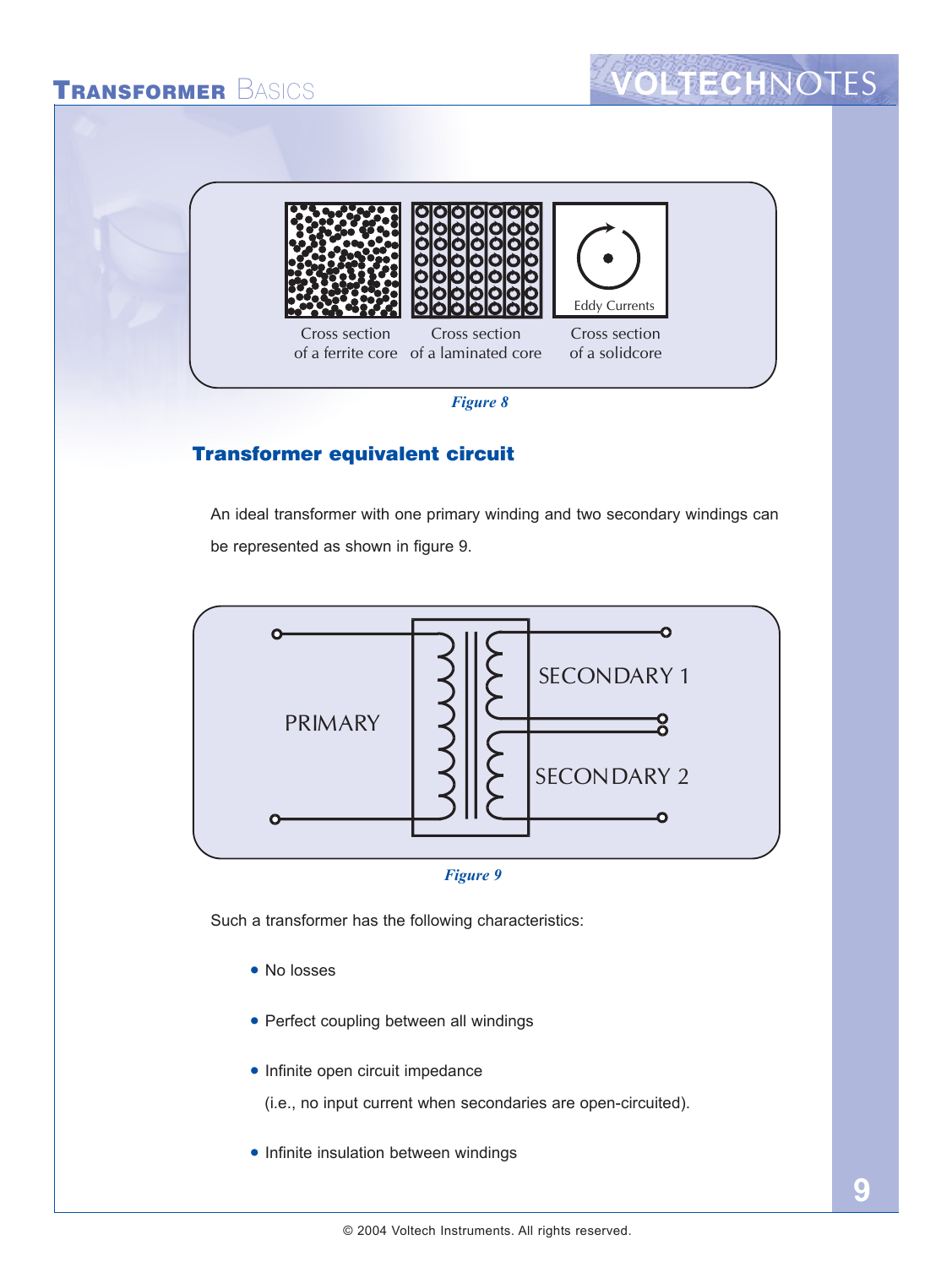## VOLTECHNOTES TRANSFORMER BASICS

In reality, practical transformers show characteristics that differ from those of an ideal transformer. Many of these characteristics can be represented by a transformer equivalent circuit :



*Figure 10*

Where:

**10**

- $R_1$ ,  $R_2$ ,  $R_3$  represent the resistance of the winding wire.
- $C_1$ ,  $C_2$ ,  $C_3$  represent the capacitance between the windings.
- $R<sub>P</sub>$  represents the losses which are due to the eddy current and hysteresis losses. These are the real power losses, sometimes called the core loss, that may be measured by performing an open-circuit power measurement. Because there is no load current, there is very little I<sup>2</sup>R copper loss in the energized winding, and the watts measured at no load are nearly all due to the core.
- $L<sub>S</sub>$  represents the impedance due to the magnetizing current. This is the current that generates the magnetizing force, H, used in the B-H loop diagrams.

Note that this current may not be a simple sinewave, but can have a distorted, peaked shape, if the transformer is operated in the non-linear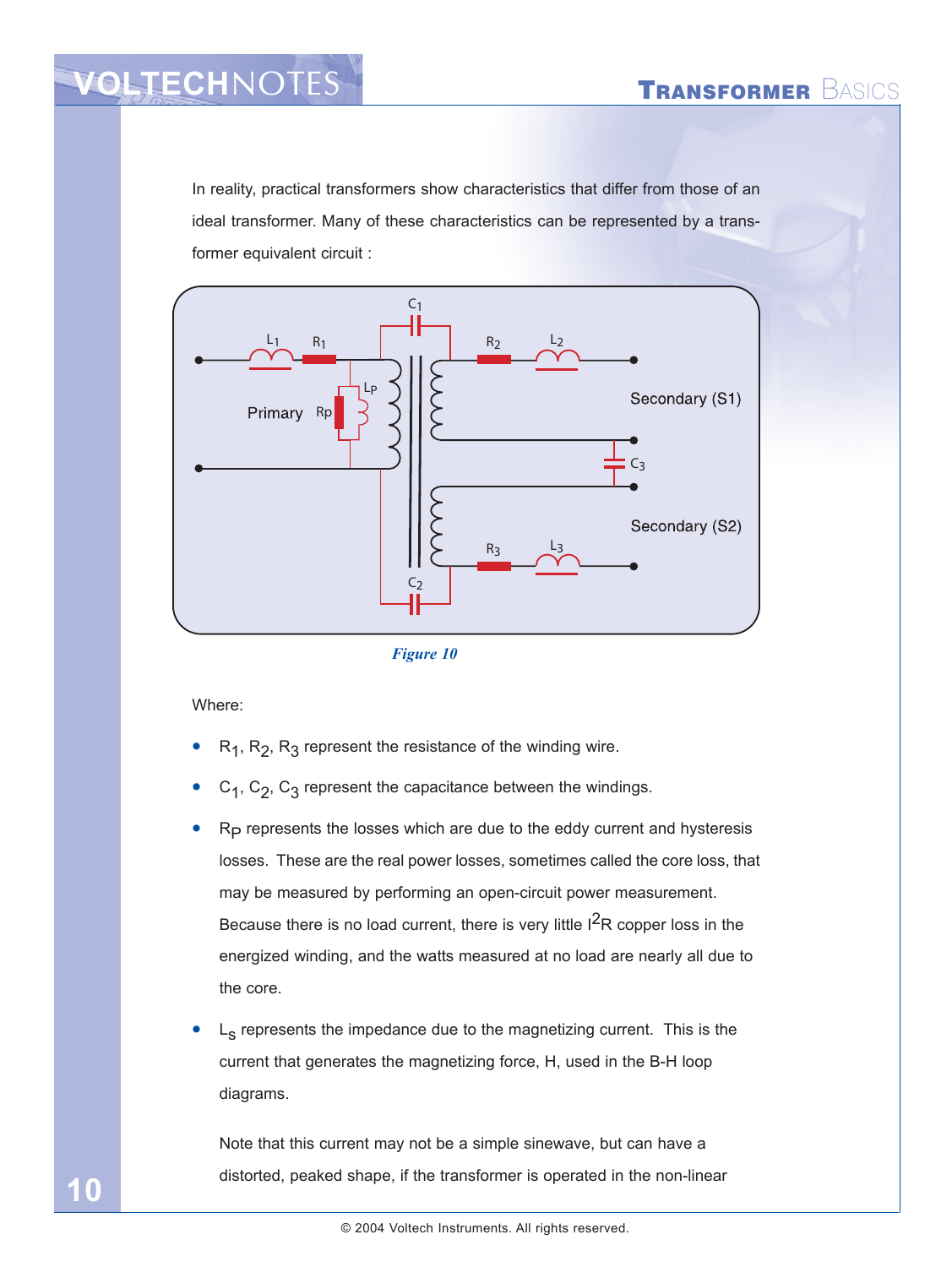region of the B-H curve. This is usually the case for line-frequency, laminatetype transformers.





 $L_1$  represents the leakage inductance of all the windings. (This is discussed in detail in Voltech Note 104-105, "Leakage Inductance".)

#### **Conclusions**

The equivalent circuit of a transformer reflects the real properties of the magnetic circuit comprising the core and windings. The equivalent circuit can therefore be used with confidence to understand and predict the transformer's electrical performance in a variety of situations.

#### Further reading

The equivalent circuit can also be used to help understand and optimize the tests and test conditions that can be used to check that a transformer has been constructed correctly. Further technical notes in this series discuss how the equivalent circuit parameters are used to derive practical tests for transformers to guarantee their quality in a manufacturing environment.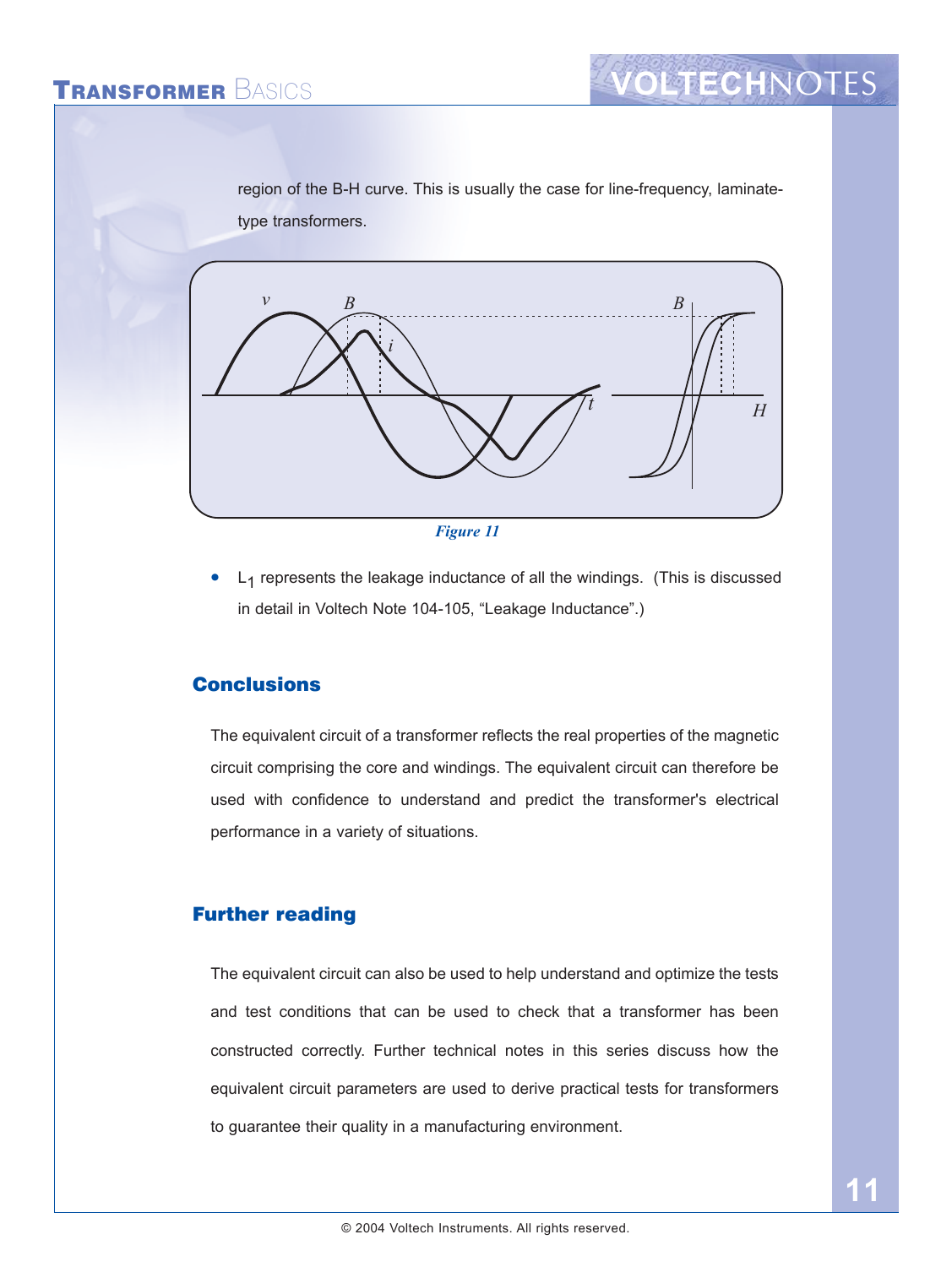# VOLTECHNOTES<sup>N</sup> TRANSFORMER BASICS

See also:

- Leakage Inductance Tech Note (VPN 104-105)
- Turns Ratio Tech Note (VPN 104-113)
- Ferrite Transformer Testing Tech Note (VPN 104-128)
- Laminate Transformer Testing Tech Note (VPN 104-127)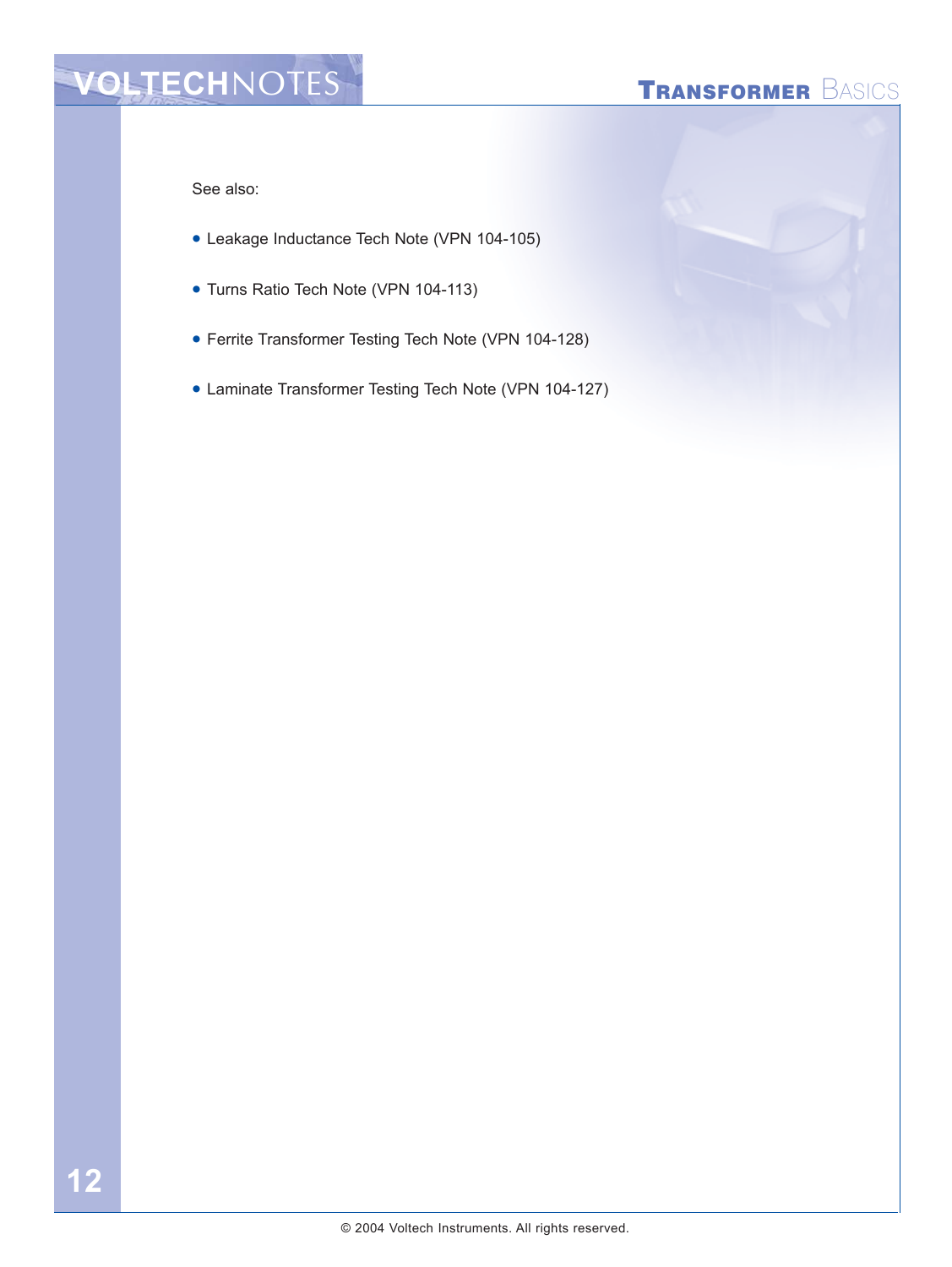# TRANSFORMER BASICS **VOLTECH**NOTES





*The Voltech AT3600 and ATi Automatic Transformer Testers*